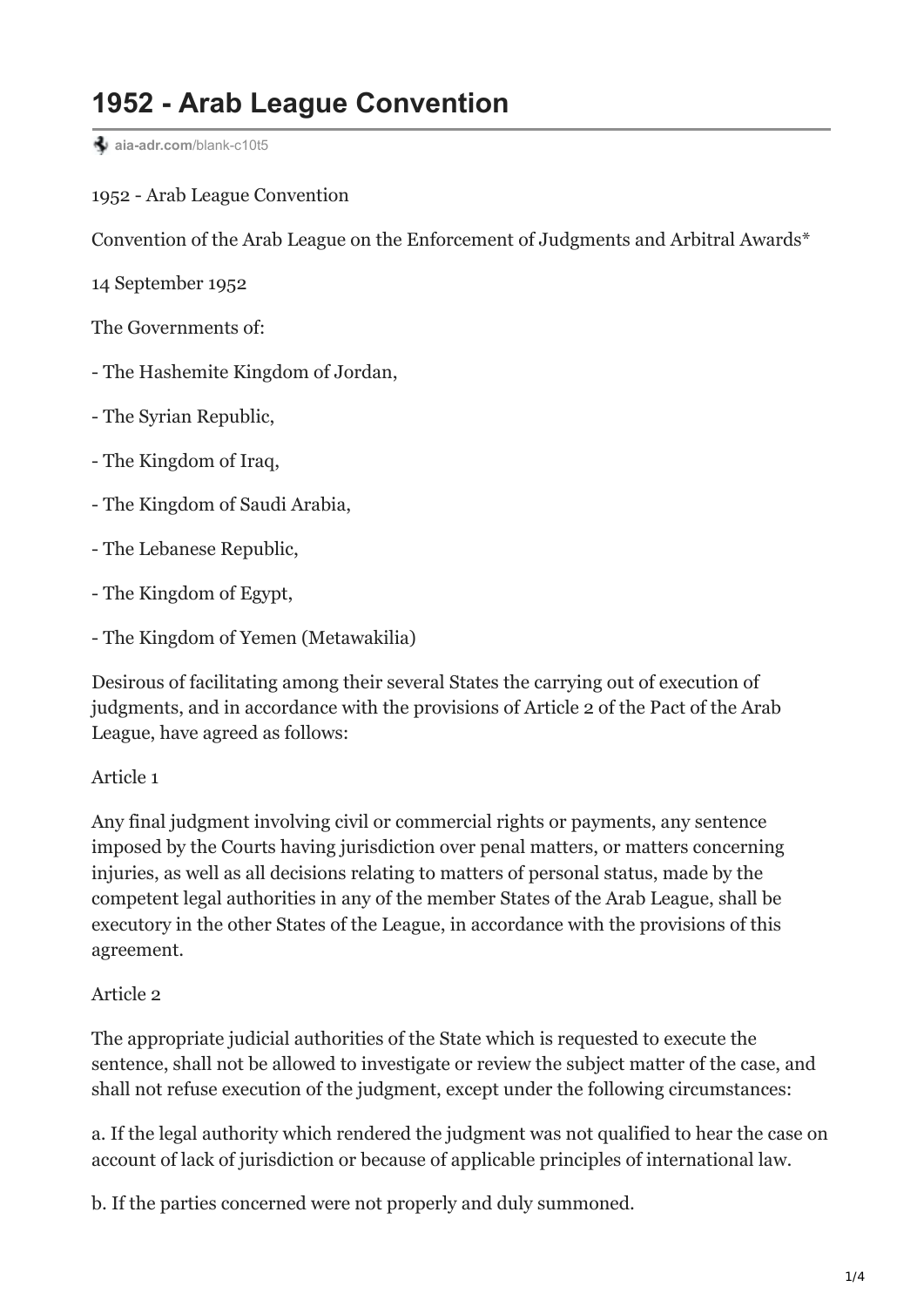c. If the sentence passed is contrary to the general order, or to the public policy of the State which is requested to carry out its execution. The said State shall decide whether the case is to be so considered, as also whether the execution of the sentence would be contrary to a recognized principle of international law.

d. If the Courts of the State which is requested to carry out the execution have already given judgment between the same parties on the same subject matter, or if a case is pending on the same subject and between the same parties, provided the said case had been begun in the Court of the requested State prior to the date of its being begun and in the Court of the requesting State which gave verdict and asked execution.

## Article 3

With due consideration to Article 1 of this agreement, the authorities who are requested to enforce execution are not entitled to reconsider the verdict of arbitrators which have been given in any of the States of the League. Request of execution may be refused in the following instances:

a. If the laws of the requested State do not admit the solution of litigation by means of Arbitrations.

b. If the verdict passed was not in pursuance of a conditional Arbitration Agreement.

c. If the Arbitrators were not qualified to act in pursuance of a conditional agreement of Arbitration or in accordance with the provisions of the law under which the sentence was passed.

d. If the parties were not properly served with Summons to appear.

e. If the Arbitrators' decision includes anything considered to be against general order or public morals in the State requested to carry out execution. The requested State shall decide whether the case is to be considered as such and may refuse execution.

f. If the Arbitrators' decision is not final in the State in which it is given.

Article 4

The provisions of this agreement shall not be applicable to any judgment issued against the Government of the requested State or any of its officers in his official capacity and on account of the performance of his duties, nor shall they be applicable to judgments which are contrary to international treaties and agreements, in force in the requested State.

# Article 5

Requests for execution should be supported by the following documents:

1. A certified true copy of the judgment, duly authorized by responsible quarters.

2. The original summons of the text of judgment which is to be executed or an official certificate to the effect that the text of the judgment has been duly served.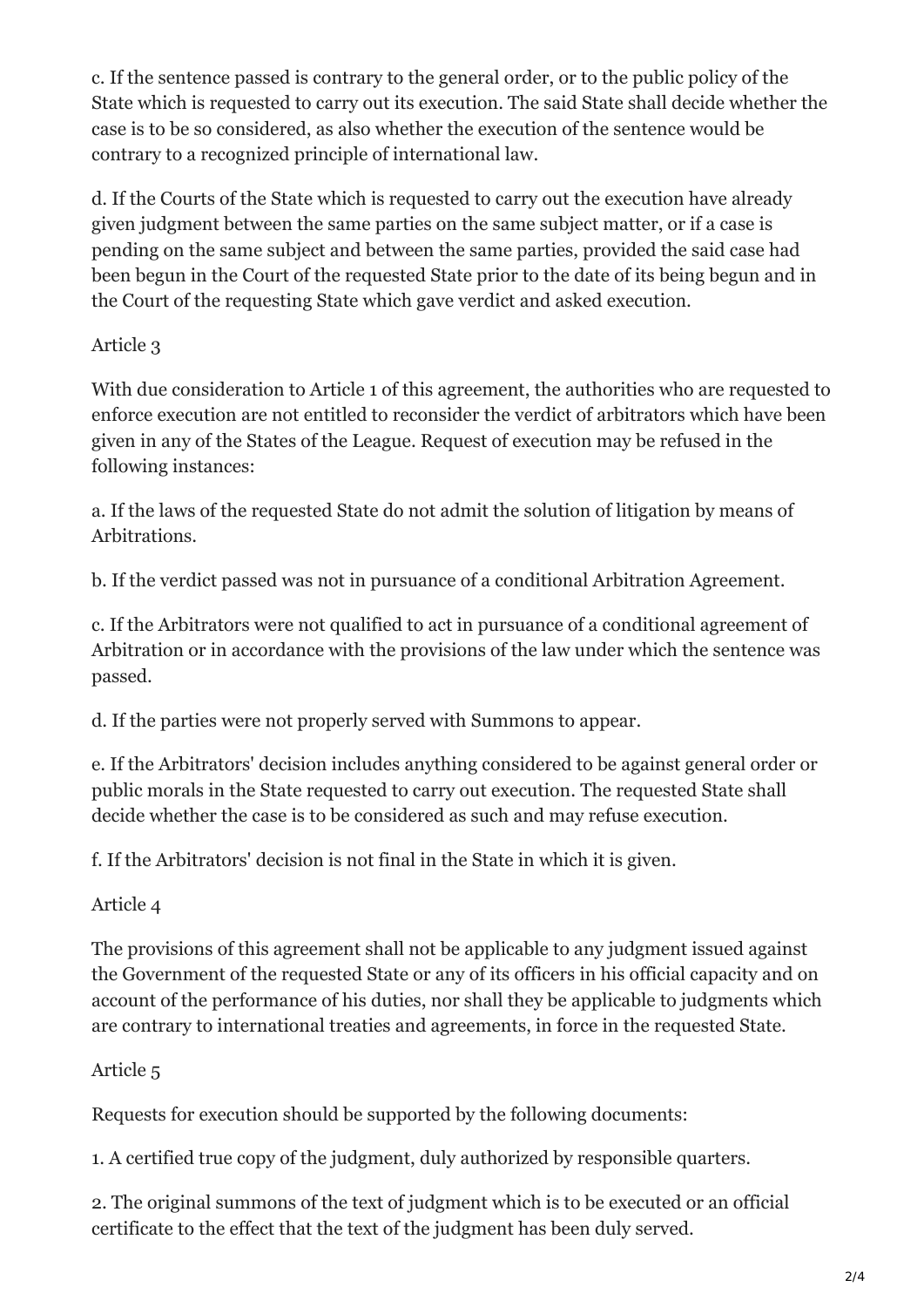3. A certificate from responsible authority to the effect that judgment is final and executory.

4. A certificate that the parties were duly served with summons to appear before the proper authorities or before the arbitrators in case the judgment or arbitrators' decision was by default.

# Article 6

Judgments which are to be executed in any State of the League shall have the same legal validity as in the requesting State.

### Article 7

In any of the States of the League, citizens of the requesting State shall not be asked to pay any fees, furnish any deposits or produce any securities, which they are not required to do in their country, nor is it permitted to deprive them of legal aid or exemptions from legal fees.

### Article 8

Each State will appoint a legal authority to which will be submitted all demands of execution demands, procedure and appeals against decisions taken in this respect. Communication of such appointment shall be made to each of the other Contracting States.

### Article 9

States which shall have accepted this agreement, shall confirm such acceptance in accordance with their own constitutional laws and procedure, at the earliest possible date. Documents of confirmation will be deposited with the general Secretariat of the League, which will prepare a memorandum of the deposit of each State's confirmatory documents and will inform the other signatories of this agreement.

### Article 10

States of the League who have not signed this agreement may adhere to the same before sending a notice to that effect to the General Secretary of the League who will advise the other signatory of such adhesion.

### Article 11

This agreement will come into force a month from the date of deposit of confirmatory documents by three of the signatory States. For other States, it will come into effect a month from the date of deposit of their confirmatory documents or their notice of adhesion.

### Article 12